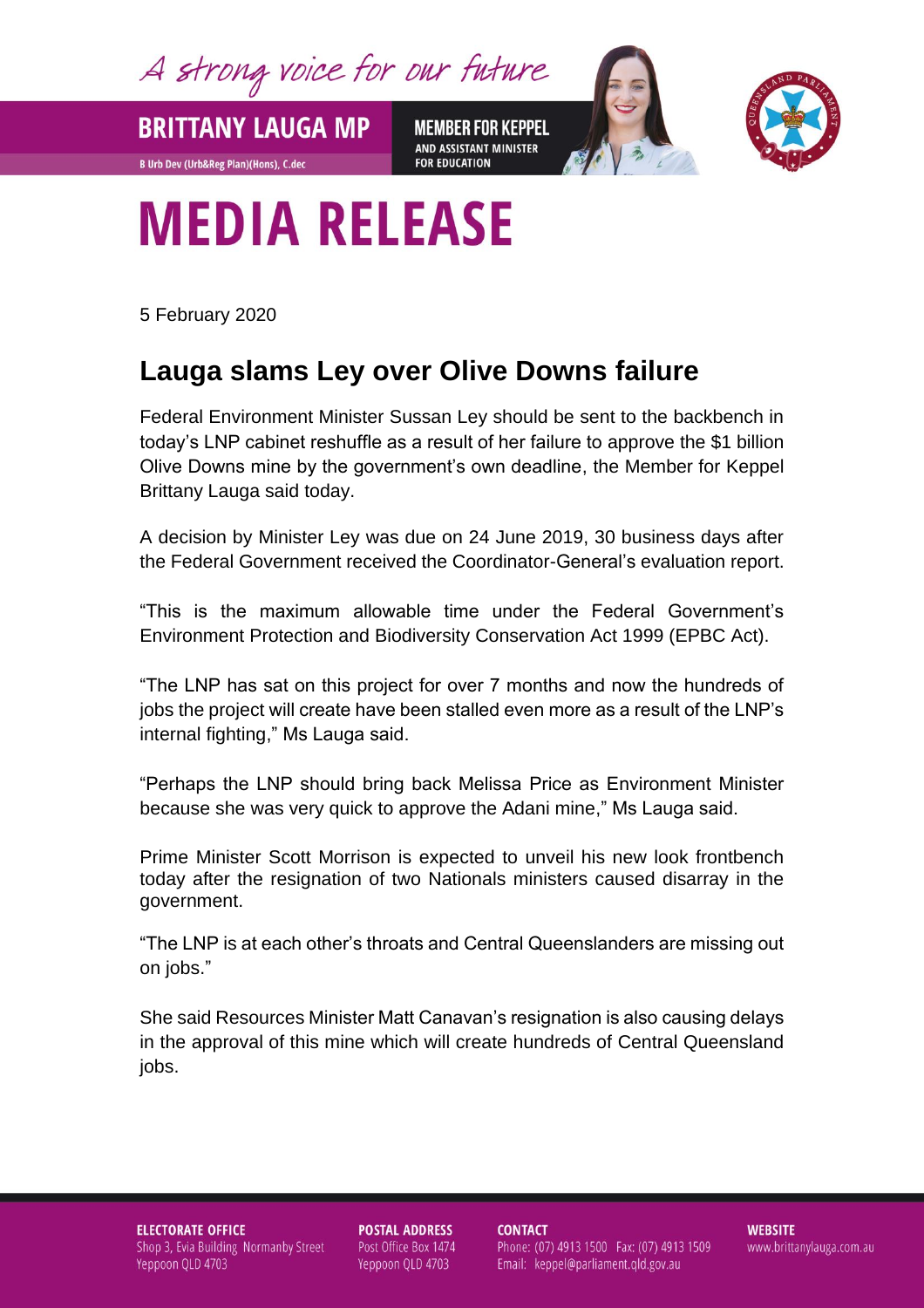"The LNP's Resources Minister has resigned, the Nationals are in disarray and the entire LNP Federal Government is preoccupied with their own internal war," Ms Lauga said.

Ms Lauga said the Olive Downs mine, southeast of Moranbah, was approved by the Palaszczuk Government on 13 May 2019 through the Coordinator General, yet the mine's owners are still awaiting Federal Government approval.

"Bewilderingly, it's now been over seven months and still no federal decision," said Ms Lauga.

She said this inaction was delaying a new coal mine that will bring a \$1 billion investment along with 500 full-time equivalent jobs during construction and an average of 1,000 full-time equivalent operational jobs, with an anticipated operational life of 79 years in regional Queensland.

"The sad reality is the Federal Government has taken more than seven months to do something that's supposed to take 30 days, and have used that time to re-do an approval process already completed by the Queensland Government.

"Minister Ley has got to go and the Prime Minister needs to appoint someone urgently with some vigour to get these approvals sorted.

"I understand the project is ready to start construction within two months of receiving final approvals.

"I'm calling on the Federal LNP Government to get their house in order and sort these approvals to allow more jobs to flow for Central Queenslanders," said Ms Lauga.

## **ENDS Contact John 0400787037**